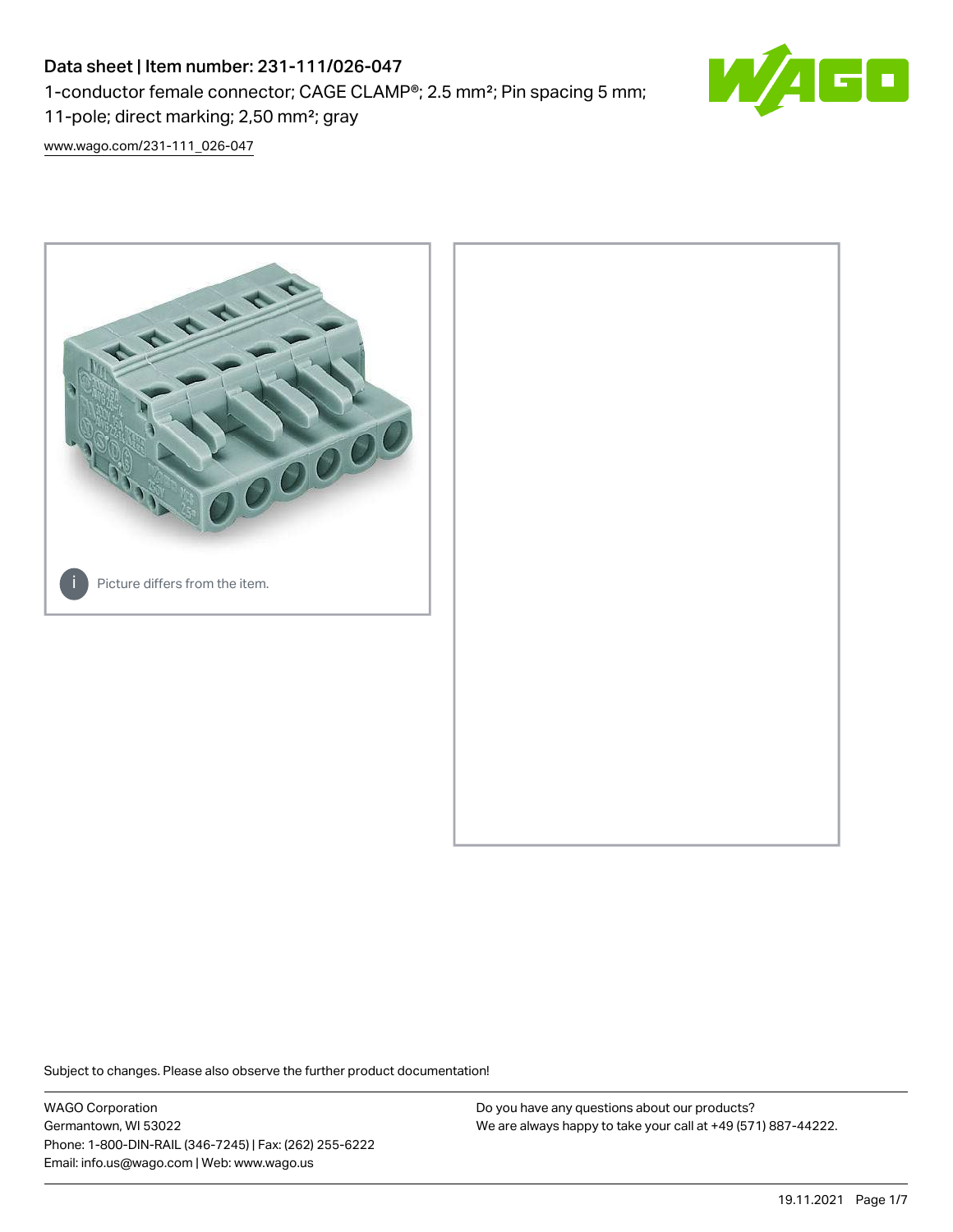

Dimensions in mm

 $L =$  (pole no. x pin spacing) + 1.5 mm

2- to 3-pole female connectors – one latch only

## Item description

- **Universal connection for all conductor types**
- Easy cable pre-assembly and on-unit wiring via vertical and horizontal CAGE CLAMP<sup>®</sup> actuation  $\blacksquare$
- $\blacksquare$ Integrated test ports
- $\blacksquare$ With coding fingers

Subject to changes. Please also observe the further product documentation! Data

WAGO Corporation Germantown, WI 53022 Phone: 1-800-DIN-RAIL (346-7245) | Fax: (262) 255-6222 Email: info.us@wago.com | Web: www.wago.us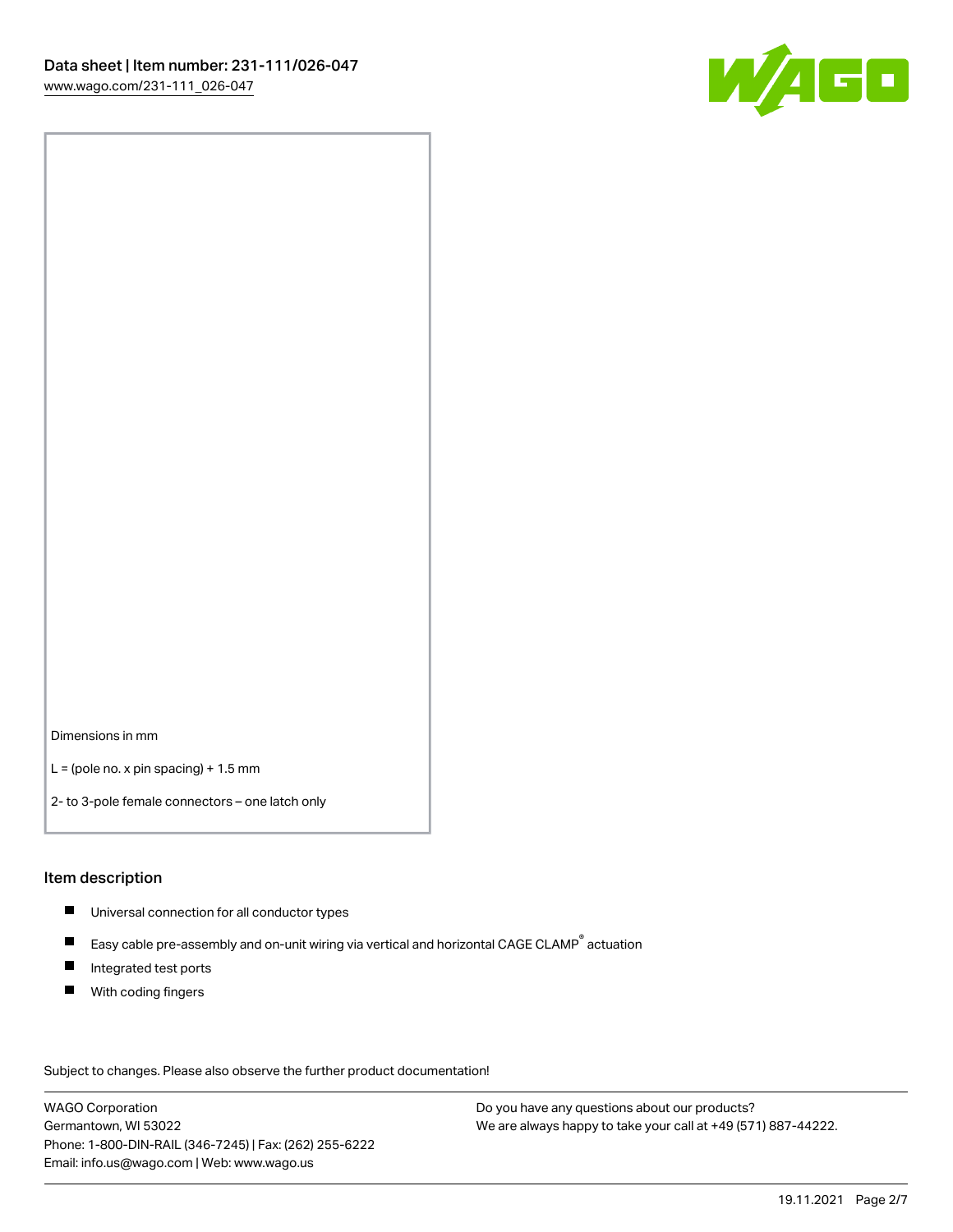

## Data Notes

| Safety information 1 | The MCS-MULTI CONNECTION SYSTEM includes connectors<br>without breaking capacity in accordance with DIN EN 61984. When<br>used as intended, these connectors must not be connected<br>/disconnected when live or under load. The circuit design should<br>ensure header pins, which can be touched, are not live when<br>unmated. |  |
|----------------------|-----------------------------------------------------------------------------------------------------------------------------------------------------------------------------------------------------------------------------------------------------------------------------------------------------------------------------------|--|
| Variants:            | Gold-plated or partially gold-plated contact surfaces<br>Other versions (or variants) can be requested from WAGO Sales or<br>configured at https://configurator.wago.com/                                                                                                                                                         |  |

# Connection data

## Connection 1

| Connection technology                             | CAGE CLAMP <sup>®</sup>                 |
|---------------------------------------------------|-----------------------------------------|
| Actuation type                                    | Operating tool                          |
| Solid conductor                                   | $0.08$ 2.5 mm <sup>2</sup> / 28  12 AWG |
| Fine-stranded conductor                           | $0.082.5$ mm <sup>2</sup> / 28  12 AWG  |
| Fine-stranded conductor; with insulated ferrule   | $0.251.5$ mm <sup>2</sup>               |
| Fine-stranded conductor; with uninsulated ferrule | $0.252.5$ mm <sup>2</sup>               |
| Strip length                                      | 89 mm / 0.31  0.35 inch                 |
| Number of poles                                   | 11                                      |
| Conductor entry direction to mating direction     | 0°                                      |

# Approvals / Certificates

## Country specific Approvals

| Logo         | Approval                 | <b>Additional Approval Text</b> | Certificate<br>name |
|--------------|--------------------------|---------------------------------|---------------------|
| $\mathbb{R}$ | <b>CSA</b>               | C <sub>22.2</sub>               | LR 18677-           |
| ≃            | DEKRA Certification B.V. |                                 | 25                  |

#### Ship Approvals

**BUREAU** 

| <b>Additional Approval Text</b><br>Logo<br>Approval<br>name | Certificate |
|-------------------------------------------------------------|-------------|
|                                                             |             |
| 11915/D0<br>BV<br>IEC 60998                                 |             |
| Ø<br>Bureau Veritas S.A.<br>BV                              |             |

Subject to changes. Please also observe the further product documentation!

WAGO Corporation Germantown, WI 53022 Phone: 1-800-DIN-RAIL (346-7245) | Fax: (262) 255-6222 Email: info.us@wago.com | Web: www.wago.us Do you have any questions about our products? We are always happy to take your call at +49 (571) 887-44222.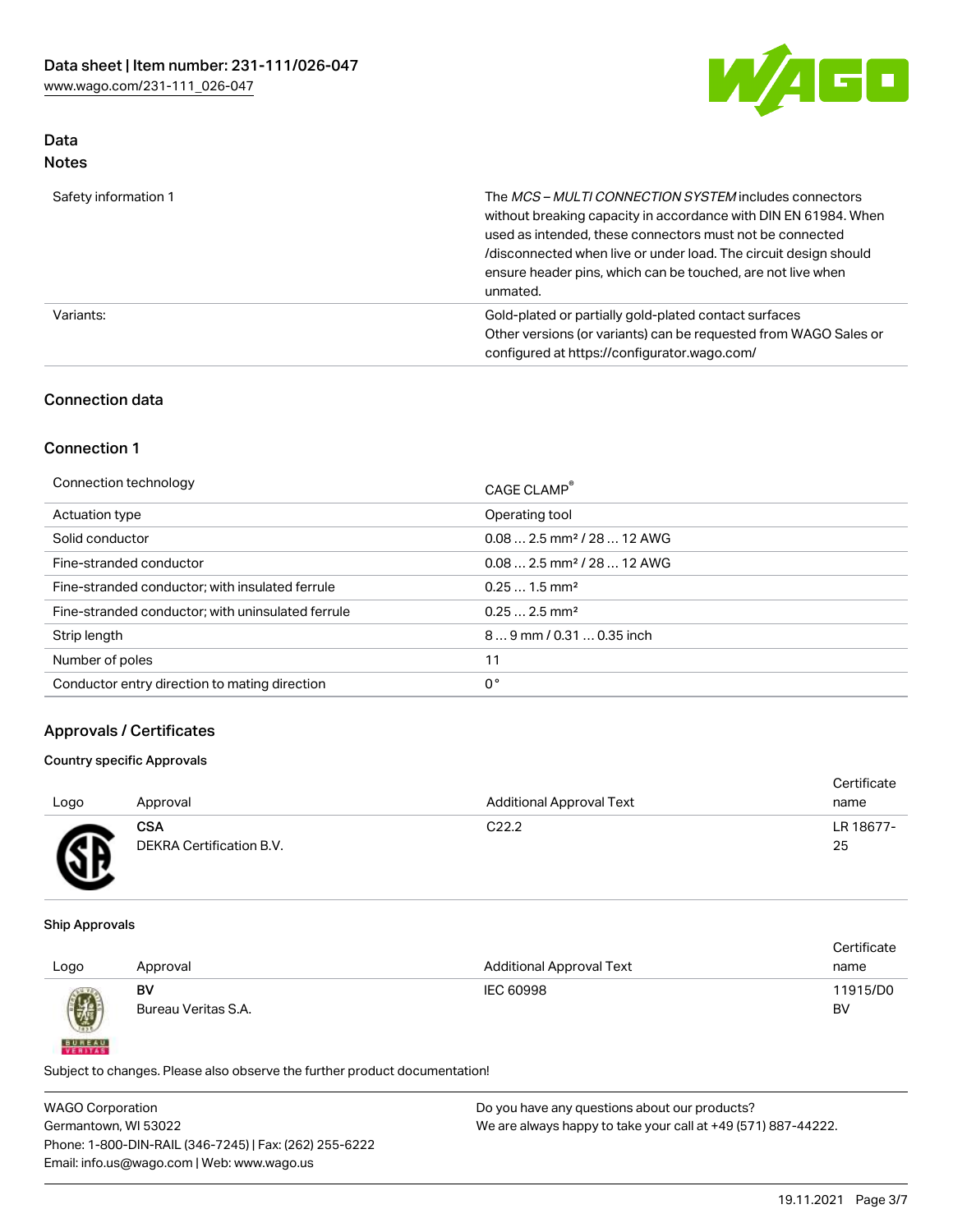

#### UL-Approvals

| Logo                  | Approval                             | <b>Additional Approval Text</b> | Certificate<br>name |
|-----------------------|--------------------------------------|---------------------------------|---------------------|
|                       | UL                                   | <b>UL 1977</b>                  | E45171              |
| $\boldsymbol{P}$      | Underwriters Laboratories Inc.       |                                 |                     |
| $\boldsymbol{\theta}$ | UL<br>Underwriters Laboratories Inc. | <b>UL 1059</b>                  | E45172              |

### Counterpart

| BOONS                                    | Item no.231-611<br>Male connector; 11-pole; Pin spacing 5 mm; gray                                              |            |                              | www.wago.com/231-611 |  |  |
|------------------------------------------|-----------------------------------------------------------------------------------------------------------------|------------|------------------------------|----------------------|--|--|
|                                          | Item no.231-141/001-000<br>Male header; 11-pole; THT; 1.0 x 1.0 mm solder pin; straight; pin spacing 5 mm; gray |            | www.wago.com/231-141/001-000 |                      |  |  |
|                                          | Item no.231-441/001-000<br>Male header; 11-pole; THT; 1.0 x 1.0 mm solder pin; angled; pin spacing 5 mm; gray   |            | www.wago.com/231-441/001-000 |                      |  |  |
| <b>Downloads</b><br><b>Documentation</b> |                                                                                                                 |            |                              |                      |  |  |
| <b>Additional Information</b>            |                                                                                                                 |            |                              |                      |  |  |
| Technical explanations                   |                                                                                                                 | 2019 Apr 3 | pdf<br>2.0 MB                | Download             |  |  |

## Installation Notes

Subject to changes. Please also observe the further product documentation!

WAGO Corporation Germantown, WI 53022 Phone: 1-800-DIN-RAIL (346-7245) | Fax: (262) 255-6222 Email: info.us@wago.com | Web: www.wago.us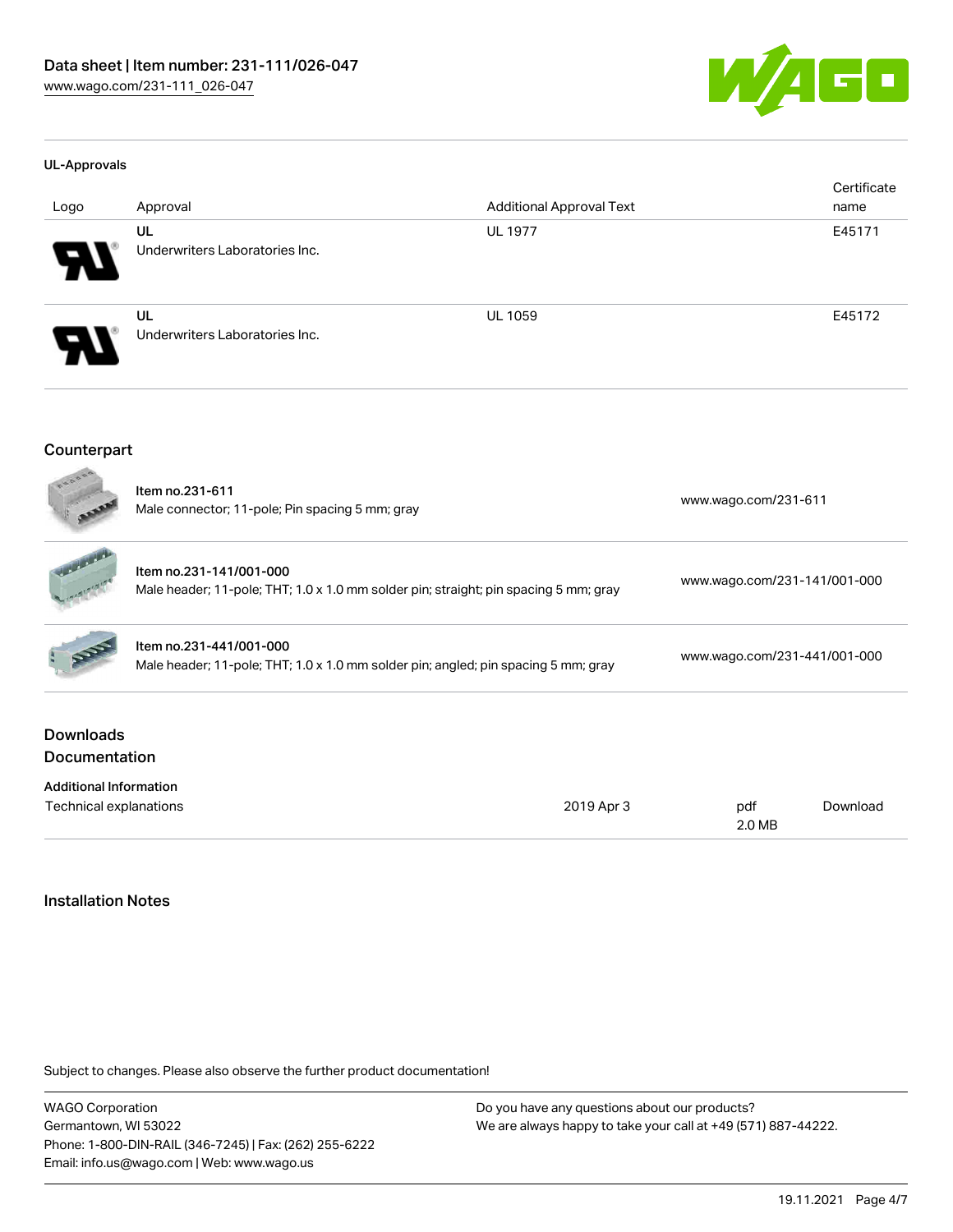



Inserting a conductor via 3.5 mm screwdriver – CAGE CLAMP® actuation parallel to conductor entry.



Inserting a conductor via 3.5 mm screwdriver – CAGE CLAMP® actuation perpendicular to conductor entry.



Inserting a conductor into CAGE CLAMP® unit via operating lever (231-291).



Inserting a conductor via operating tool.



Coding a female connector by removing coding finger(s).

Subject to changes. Please also observe the further product documentation!

WAGO Corporation Germantown, WI 53022 Phone: 1-800-DIN-RAIL (346-7245) | Fax: (262) 255-6222 Email: info.us@wago.com | Web: www.wago.us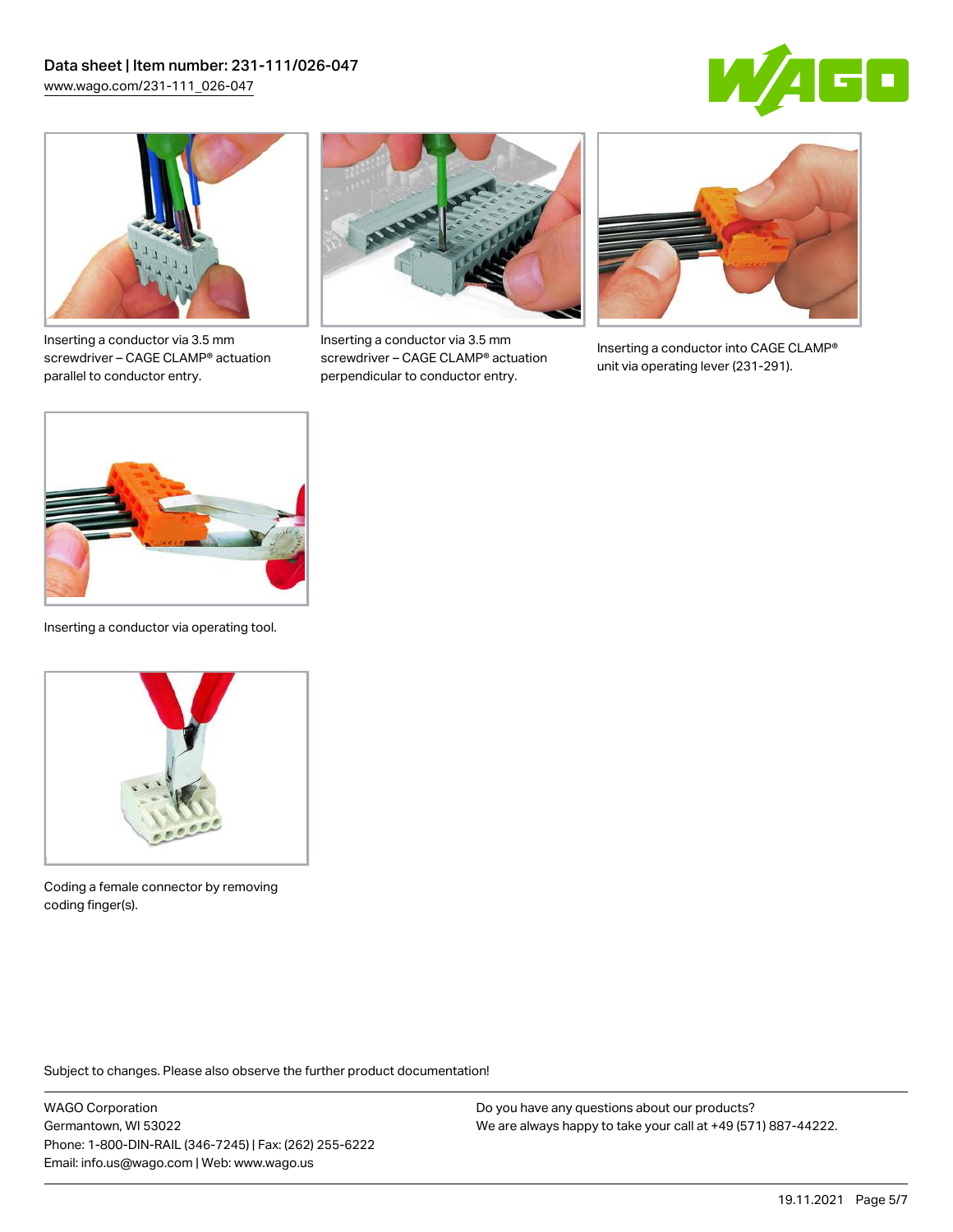



Testing – female connector with CAGE CLAMP®

Integrated test ports for testing perpendicular to conductor entry via 2 or 2.3 mm Ø test plug

Installation



Male connector with strain relief plate



Strain relief housing shown with a male connector equipped with CAGE CLAMP®



Labeling via direct marking or self-adhesive strips.

Subject to changes. Please also observe the further product documentation! Product family

WAGO Corporation Germantown, WI 53022 Phone: 1-800-DIN-RAIL (346-7245) | Fax: (262) 255-6222 Email: info.us@wago.com | Web: www.wago.us